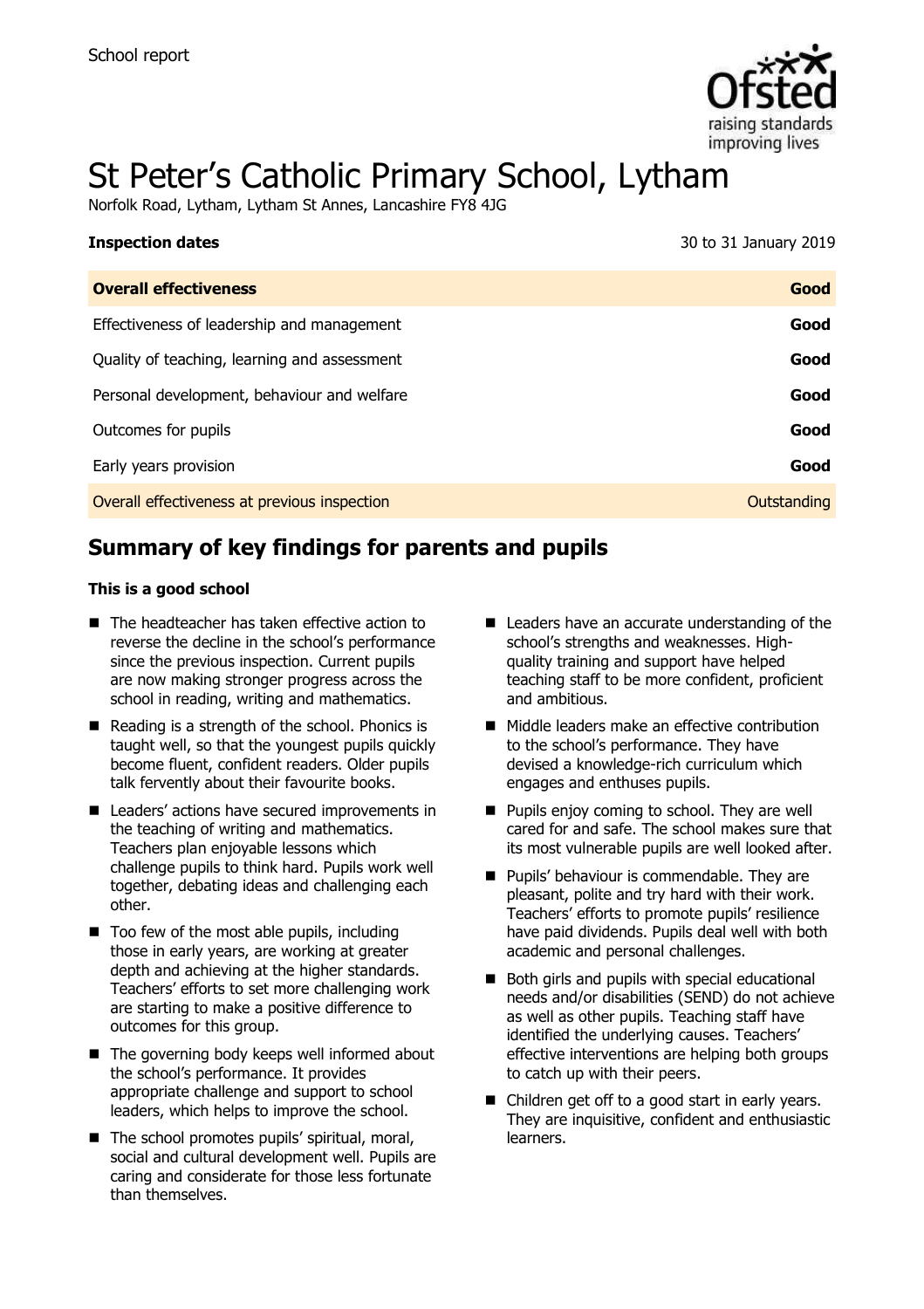

# **Full report**

### **What does the school need to do to improve further?**

- $\blacksquare$  Further improve the quality of teaching and learning so that:
	- pupils achieve consistently well in writing and mathematics across the school
	- girls make progress at least in line with boys
	- more of the school's most-able pupils, including those children in the early years, achieve high standards and work at greater depth
	- timely support for pupils with SEND helps them to make better progress from their different starting points.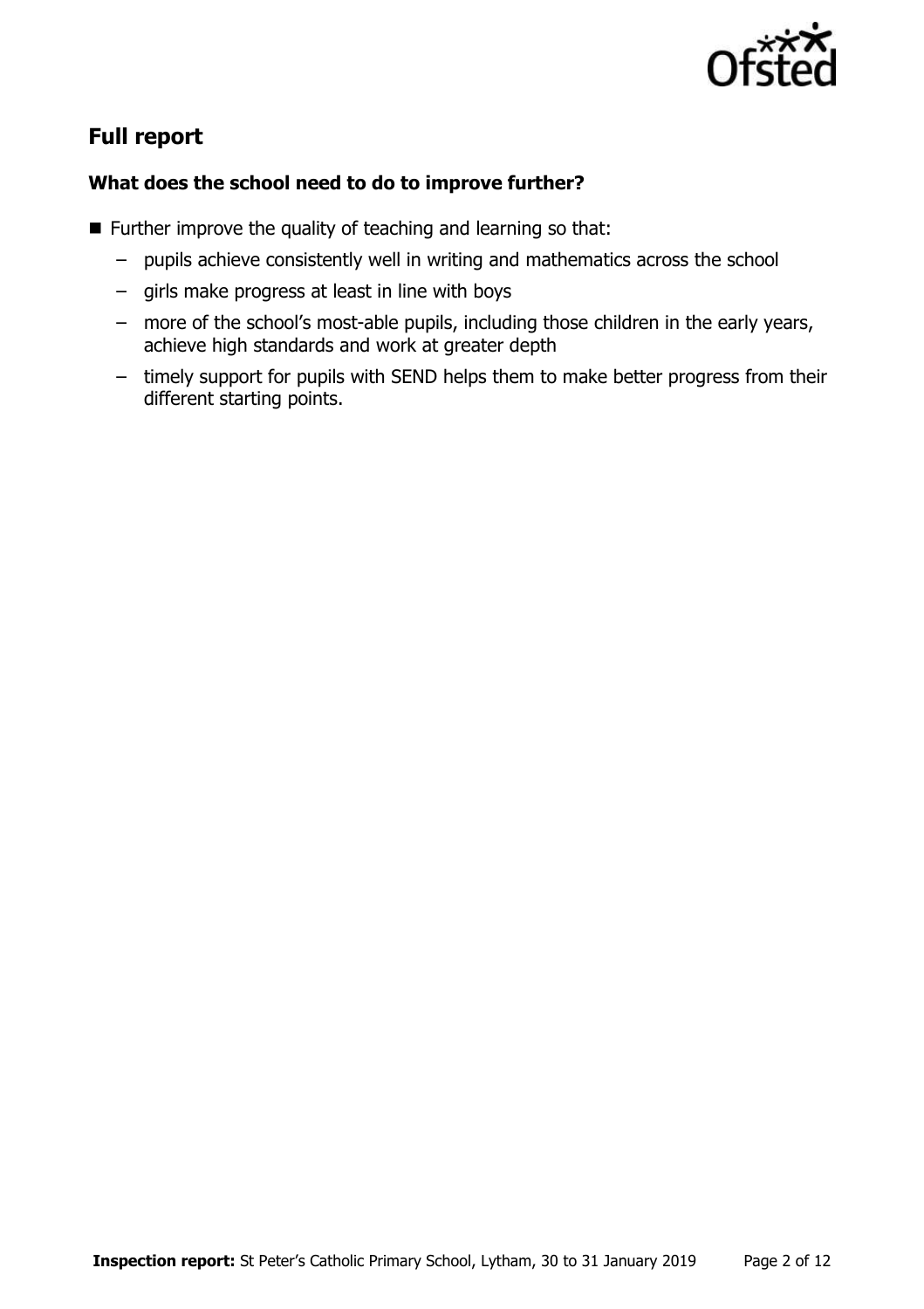

# **Inspection judgements**

#### **Effectiveness of leadership and management Good**

- The headteacher's ambitious and aspirational vision for the school is shared by governors and staff. Leaders and staff have an accurate view of the school's strengths and weaknesses. They have set out a clear plan for improvement. Since the headteacher's appointment, she has put in place the changes needed to improve pupils' progress across school.
- The headteacher has gained the confidence and support of her staff and governors. They appreciate her willingness to seek their views, listen to their ideas and let them take charge of their areas of responsibility. In particular, middle leaders have blossomed. For example, subject leaders have devised an exciting, engaging and suitable curriculum. These subject leaders have set out clearly the knowledge to be taught across the school. Furthermore, they have made sure that they provide their colleagues with the support to plan and deliver effective lessons. As a result, pupils can talk knowledgeably about the topics they have studied and make connections with new learning.
- Leaders and staff have created a warm, welcoming school. Displays in the school's entrance and on the corridors celebrate a myriad of achievements. Parents report that the headteacher and teachers are approachable. The staff listen attentively to any parental concerns and do their best to resolve any issues. Frequent visitors enrich school daily life further and bring pupils into contact with people who have very different lives and experiences from their own.
- Staff morale is high. Leaders' relentless focus on improving teaching and learning has paid dividends. They have put in place effective training and support for teaching staff to help them to do their jobs well. Teaching staff are delighted by this commitment to their professional development. They enjoy planning and delivering lessons using the new technology, the outdoor learning environment and good-quality resources. Consequently, current pupils achieve well across the school.
- Leaders routinely check on pupils' learning. They visit classrooms, talk to pupils and check work in pupils' books. Consequently, leaders have an accurate view of the quality of teaching and learning across the school.
- The school has developed a reliable and manageable approach to assessing and tracking pupils' progress. Termly pupils' progress meetings provide a forum for indepth professional discussions between the headteacher and teachers. They look at how well individuals and groups of pupils are getting on. The headteacher uses these checks to hold teachers to account for their pupils' progress.
- Leaders have devised a curriculum tailored to the needs of their pupils. They have considered what they want their pupils to learn. Subject leaders have set out clearly the knowledge to be taught across the school. Furthermore, they have made sure that they provide their colleagues with sufficient support to plan and deliver effective lessons. As a result, pupils can talk knowledgeably about the topics they have studied and make connections with new learning.
- Leaders put the physical education and sport premium funding to good use. They make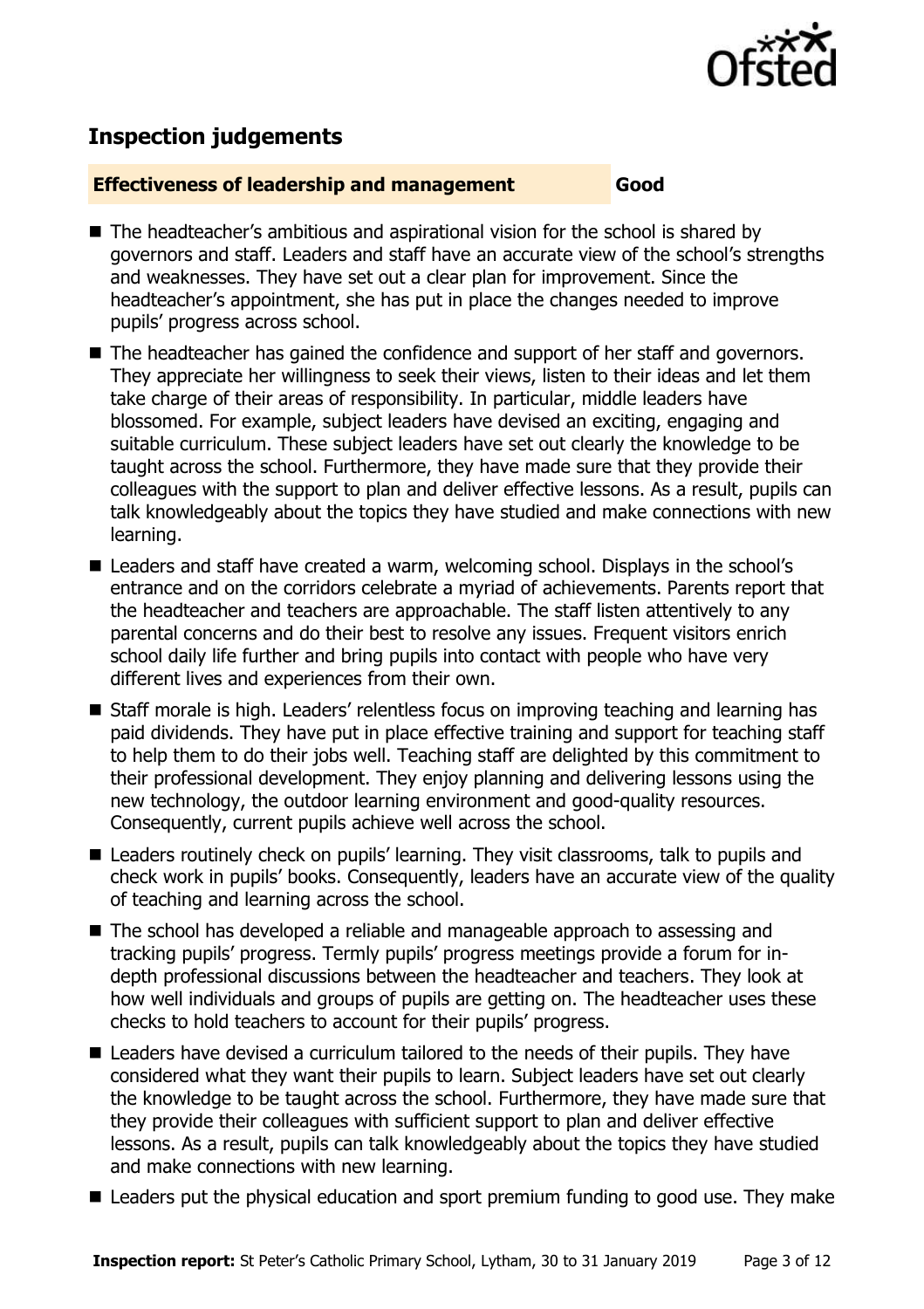

sure that monies fund a range of provisions which improve pupils' rates of participation and levels of attainment. Pupils are encouraged to stay fit and active through playground games, sports clubs and lessons led by specialist coaches. Leaders are determined to ensure that every pupil is a competent swimmer by the time they leave St Peter's. They deploy additional resources to support any older pupil who is not water confident.

 $\blacksquare$  The school looks after its most vulnerable pupils well, including pupils with SEND, disadvantaged pupils and those with medical needs. Teachers are adept at identifying pupils' potential needs. They make sure that appropriate assessments are carried out and that suitable resources are put in place. Parents who talked to inspectors were pleased with the quality of support for both them and their children.

#### **Governance of the school**

- The governing body has raised its profile over the past three years. Governors are a visible presence around school now. Almost all governors have started their roles since the appointment of the current headteacher. These governors have a wealth of experience and expertise which they deploy effectively. They provide strong challenge and support to the school now. They use a range of information to make sure that they have a deep understanding of the school's strengths and weaknesses. This helps them to make a valuable contribution to the school's improvement.
- Governors worked well with senior leaders and the local authority to analyse the reasons for the decline in the school's mathematics performance in 2018. Together, they formulated an effective action plan, which has improved the progress of current pupils.
- Governors are passionate supporters of the school. Both middle and senior leaders value the professional dialogue they have with governors. Staff appreciate the valuable insights that governors share with them. For example, subject leaders find the meetings with their subject link governors helpful.

#### **Safeguarding**

- The arrangements for safeguarding are effective.
- Leaders make sure that thorough pre-employment checks are carried out to ensure that all staff are suitable to work with children. Staff attend frequent training. They are regularly reminded of the school's policies and understand their safeguarding roles and responsibilities. Staff are highly vigilant. They know their pupils and their families well. Staff make sure that any concerns are recorded and reported.
- The headteacher and learning mentor follow up assiduously on any concerns. They work well with families and external partners to get pupils the help and support they need. The safeguarding leads keep a close eye on the school's most vulnerable pupils. Both pupils and their families value highly the support they receive.
- Staff make sure that pupils understand the potential risks they face and that they know how to keep themselves safe. Pupils who spoke to inspectors are confident to share any worries with their teacher or the learning mentor.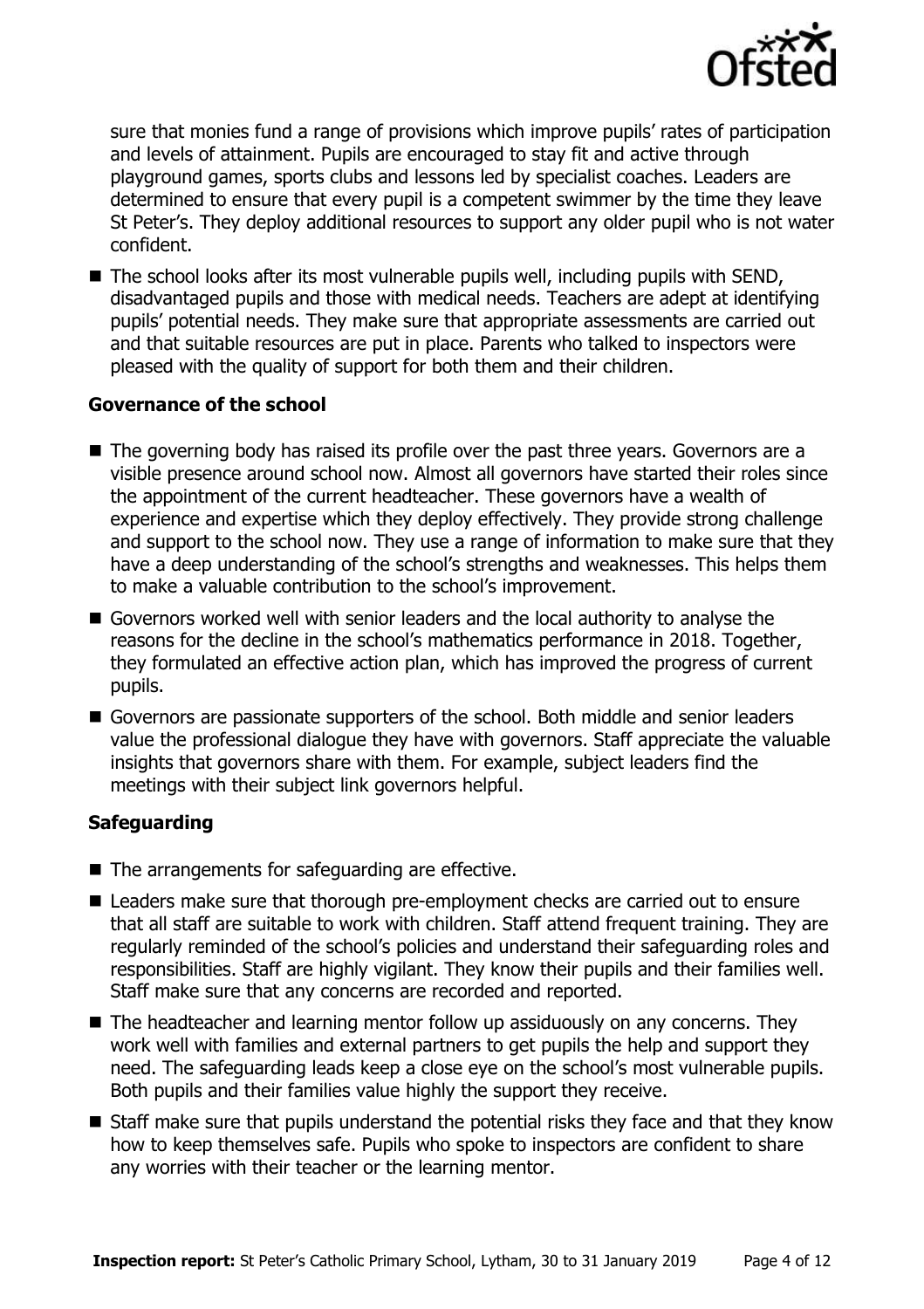

#### **Quality of teaching, learning and assessment Good**

- The quality of teaching across the school has improved considerably because of the headteacher's focus on staff training and support. The headteacher identified the underlying causes of pupils' declining performance. There has been a relentless focus on making pupils more resilient learners, as well as adopting tried and tested approaches in order to improve teaching. This has made a positive difference to pupils' achievement.
- Leaders and teachers have worked hard to help pupils to become more resilient. Pupils have more positive attitudes. They are optimistic and better able to regulate their emotions. Moreover, they now see mistakes as a form of helpful feedback. Pupils willingly offer up their work to be shared with the class, put their hands up to answer questions and share their ideas with their peers. Pupils pay heed to their teacher's advice and use it well to improve their work. For example, in writing, pupils routinely edit and refine their work, routinely asking their peers for any further possible improvements they can suggest.
- Teachers have implemented a range of strategies to help girls to make better progress. They have researched proven approaches to help girls to overcome some of their common barriers to learning. It is too early to evaluate the long-term impact of these initiatives.
- Leaders and teachers were devastated by the poor outcomes in mathematics at the end of key stage 2 last year. The school's current approach to teaching mathematics has a greater focus on solving problems, thinking about mathematical concepts and making links between them. Pupils enjoy the tricky problems that their teachers set them. They enjoy working together to share ideas and come up with answers. Pupils are making better progress now, helping them to overcome the historical legacy of weaker teaching.
- **Pupils have improved the quality of their writing considerably. Pupils are drawing on** the different models of writing they are exposed to, whether in their class or in their own reading books. Pupils take care with their word choices as well as with text structure and organisation. However, across the school, pupils make frequent careless mistakes with their spelling and punctuation. The quality of pupils' presentation of their work is variable.
- Teaching assistants make a valuable contribution to pupils' learning. They work closely with class teachers to support individual and groups of pupils. They are adept at stepping in when pupils are struggling, as well as moving them on when they are ready.
- Teachers' good subject knowledge helps them to plan lessons which build on what pupils already know and can do. They provide clear explanations using subject-specific terms. This helps pupils to grasp new learning quickly and enables them to talk confidently about what they know. For example, in a science lesson, younger pupils described different types of rock using the terms 'permeable' and 'impermeable'.
- Teachers and teaching assistants use questioning well to check pupils' understanding,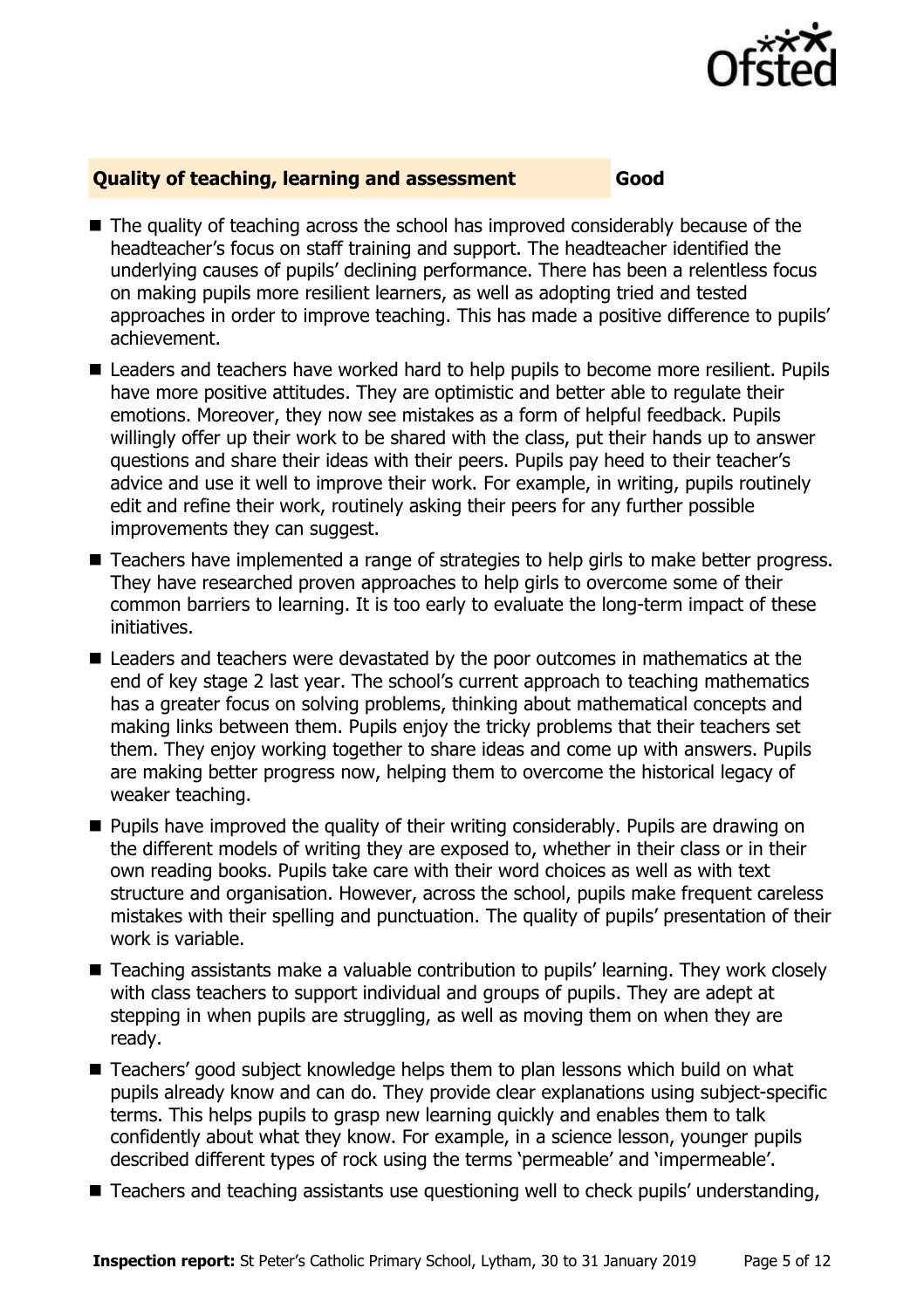

challenge their thinking and deepen their learning. Teachers plan the questions they want to use in advance, so that they are well prepared for lessons. As a result, teachers can confidently assess how well different pupils are getting on at different points in the lesson. This means that support can be put in place almost immediately, so that any pupils who have struggled to keep up, are ready for the next lesson. It is too early to evaluate the impact of this support on those pupils with SEND who are lagging behind their peers.

- Teachers are embracing the use of new technologies which were introduced last term. These are helping teachers to show pupils how they can improve their work, give pupils practice to embed new learning and revise previous learning. Both teachers and pupils are impressed by the positive differences that this technology has already made, as well as its future potential.
- Leaders have put the emphasis back on 'real time' assessments of pupils' learning in lessons, which inform pupils' next steps. Moreover, teachers are encouraged to use a mix of formal testing, professional judgements and moderation with their colleagues to determine where each pupil is up to. Teachers now keep a close eye on the progress of the school's most-able as well as its lower-ability pupils. As a result, teachers are planning lessons which are matched well to pupils' needs.

#### **Personal development, behaviour and welfare Good**

#### **Personal development and welfare**

- The school's work to promote pupils' personal development and welfare is good.
- The school's Catholic ethos is a 'golden thread' which goes through every aspect of the school's work. Pupils are kind, considerate and compassionate. They take good care of each other. At breaktimes, older pupils look after younger pupils, organising games and activities. Pupils are quick to lend a hand to both adults and classmates.
- **Pupils reach out to those less fortunate than themselves. Pupils participate** enthusiastically in a wealth of fundraising activities to support local and national charities. Pupils have a good understanding of the lives of those who live in developing countries, through their links with a school in Kenya. Moreover, they are keen to help those in need closer to home. For example, by holding a Macmillan coffee morning to raise money for people facing cancer.
- $\blacksquare$  The school is a hive of activity. From first thing in the morning until late in the afternoon, there are a wealth of clubs and activities taking place. Pupils attend early morning netball training, jujitsu classes after school, as well as instrumental lessons during the school day. Pupils enjoy the wide range of trips and visits, for example the Year 6 residential trip to Castlerigg.
- **Pupils are proud to represent the school. The school makes sure that any pupil who** wants to play for one of the school teams, such as the football team, gets their turn. Pupils have also taken part in non-sporting competitions such as mathematics challenges. The school makes sure that successes are shared through newsletters, blogs and social media.
- $\blacksquare$  The school takes very good care of pupils with SEND, as well as those with medical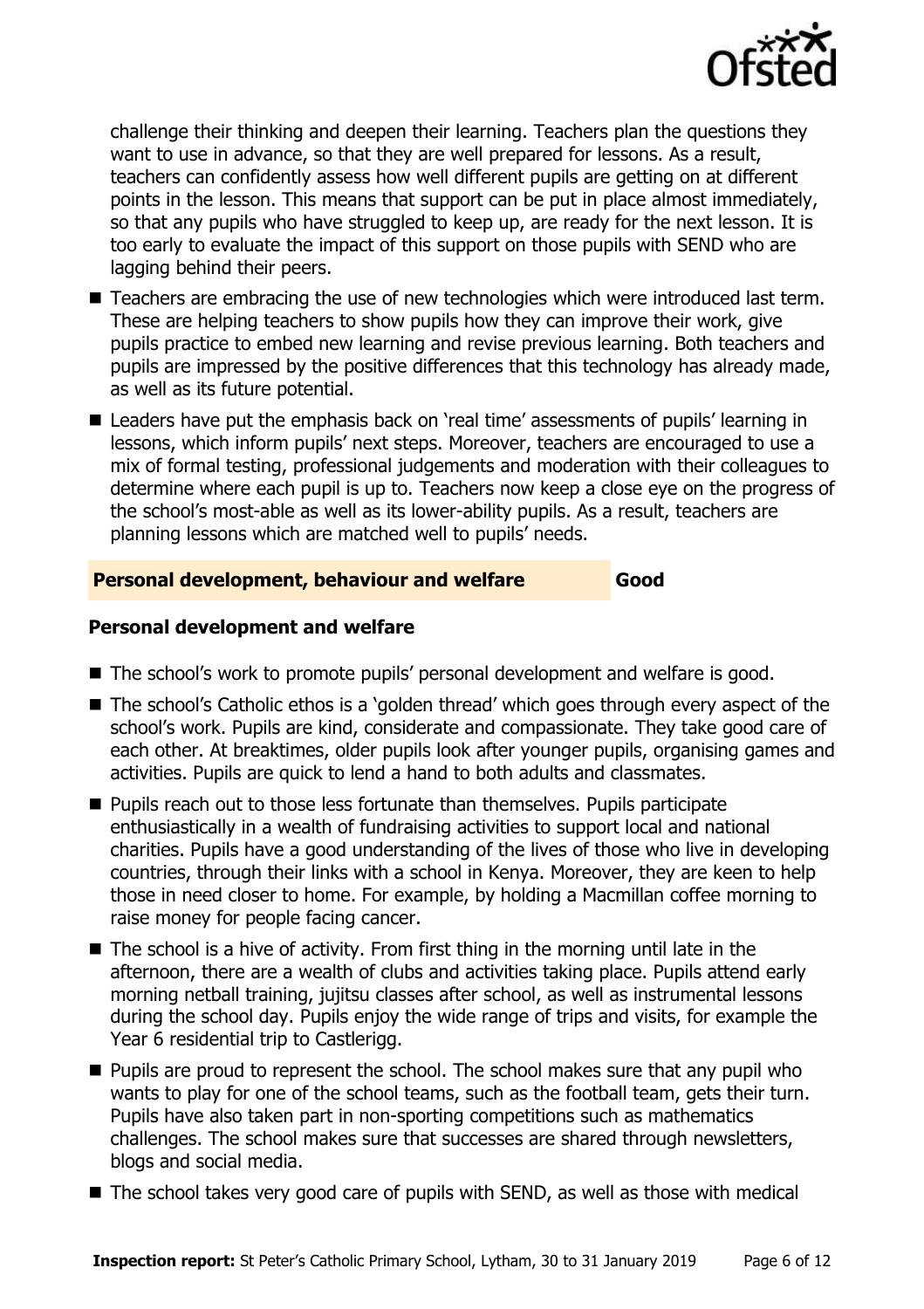

needs and pupils known to social care. The learning mentor employs a range of approaches to engage and support these pupils. She makes good use of the woodland space, hens and sensory room to work successfully with pupils. This supports them to deal with bereavement, to overcome anxiety and get on better with their classmates.

New pupils are made to feel welcome, at whatever point they join the school. Pupils talked about how friendly and helpful everyone is. Well-planned transition arrangements help the youngest children to settle into school. The oldest pupils move on to high school successfully.

#### **Behaviour**

- The behaviour of pupils is good.
- **Pupils are pleasant and polite to staff, visitors and each other. Pupils behave well both** in lessons and around school. Any rare behaviour incidents are dealt with well. Occasional 'fallings out' are resolved amicably. Pupils agree that everyone is treated with equal respect regardless of their faith, ethnicity or disability.
- **Pupils who spoke to inspectors are adamant that bullying is very rare. They are** confident that any isolated incidents would be dealt with swiftly and effectively by staff. The school's own records confirm that any concerns are followed up assiduously. Senior leaders take any reported incidents very seriously and prioritise pupil safety and well-being.
- **Pupils' attendance is consistently above the national average. They arrive at school** punctually and settle down to their work quickly. This means that the school day gets off to a prompt start. The school's learning mentor makes sure that those families who struggle to get their children to school are given effective help and support. She goes the 'extra mile' to ensure that these pupils get to school every day.

### **Outcomes for pupils Good**

- **Following the previous inspection, there was a decline in pupils' performance across the** school. The new headteacher has taken swift and decisive action to resolve the underlying issues. The historical legacy of underperformance has all but been eliminated. More pupils are reaching the expected standards in reading, writing and mathematics across the school. However, too few pupils are reaching the higher standards and working at greater depth in these subjects.
- Over the past three years, the headteacher and mathematics leads have worked with staff to improve the quality of mathematics teaching. These changes have improved the progress of current cohorts. However, for some pupils in Year 6 last year, there was too much lost ground to make up. Leaders have made good use of the lessons learned so that the current cohort are working securely at the expected standard.
- The quality of pupils' writing has improved. More pupils are now on track to reach and exceed the expected standards at the end of each key stage. Teachers' focus on the use of high-quality texts to provide pupils with a model for their own writing has made a positive difference. Pupils' writing demonstrates a greater awareness of the reader. Pupils make good use of the thesaurus to select interesting vocabulary. They also use a range of devices, such as fronted adverbials, to improve the structures of their writing.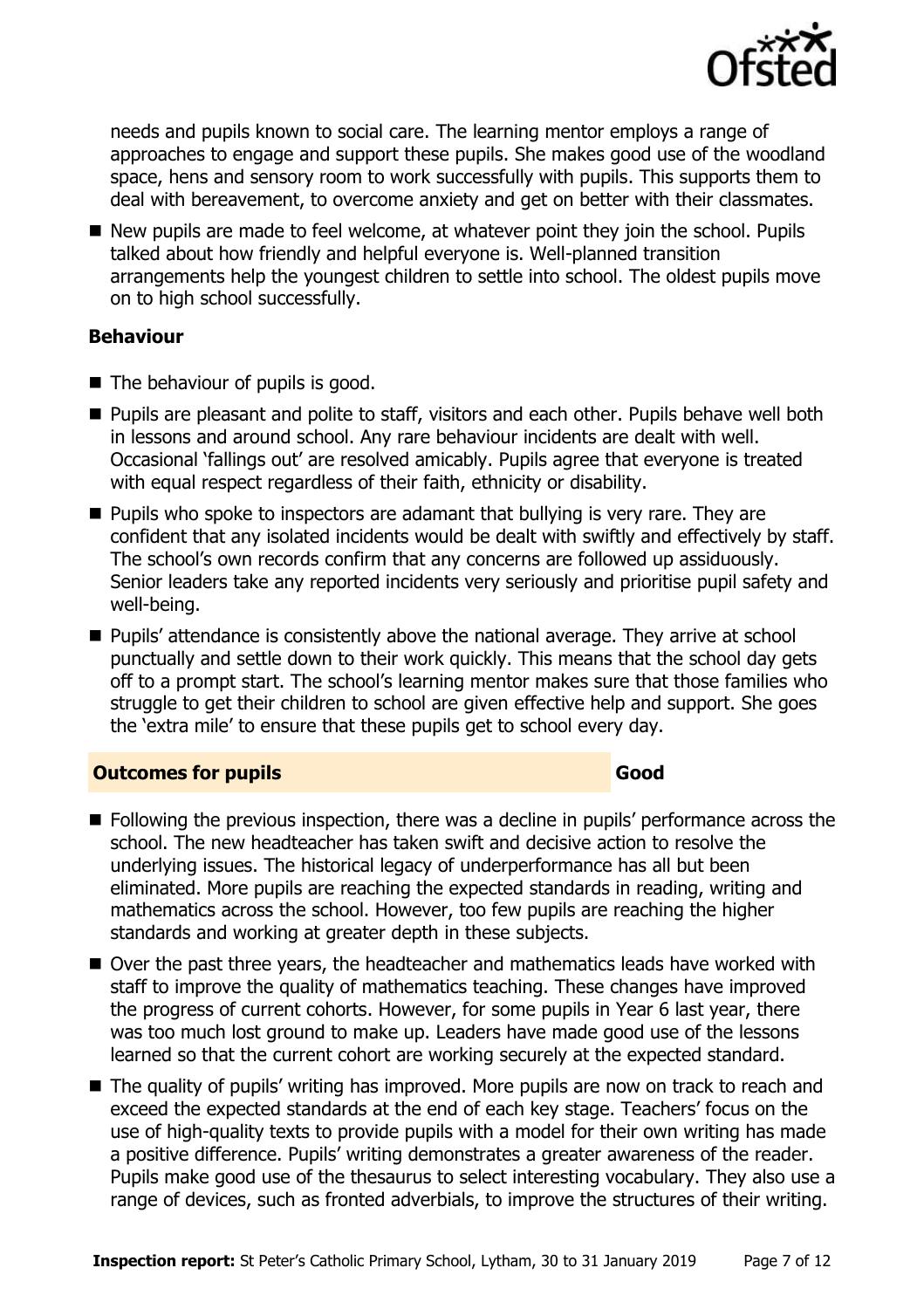

However, pupils make frequent, careless spelling mistakes which are often not picked up.

- Reading is a strength of the school. Teachers in key stage 1 capitalise on the good start that pupils make in phonics in early years. The proportion of pupils who meet the expected standard in Year 1 is well above the national average. Pupils across the school are avid readers. Teachers make sure that pupils are exposed to a wide range of high-quality texts that spark their imagination. Teachers develop pupils' higher order reading skills well, using unfamiliar and challenging passages.
- Across the curriculum, in subjects such as history, geography and science, pupils acquire good subject knowledge. They can talk confidently about what they have learned. They use this information well to help them to compose interesting and imaginative pieces of writing, such as historical diary entries.
- Historically, girls and pupils with SEND have not achieved as well as their peers. Leaders have identified the underlying causes. They have worked with teachers to put in appropriate actions to resolve the issues. As a result, pupils with SEND are now starting to make better progress. Moreover, most girls make progress at least in line with boys now, although less of the most able girls achieve high standards or greater depth, particularly in mathematics, compared to boys.
- **Pupils in Year 6 are well prepared for the rigours of high school. The majority of** current pupils are working comfortably at the standards expected in reading, writing and mathematics. Moreover, they have a good grounding in the other subjects, including French, computing and art, which will stand them in good stead for key stage 3.

#### **Early years provision Good Good**

- The early years is well led and managed. The early years lead has an accurate view of the strengths and weaknesses of the provision. She makes sure that the improvements that her team have put in place make a positive difference to children's outcomes. Children get off to a good start in the early years. Effective transition arrangements help children to settle in quickly. The early years lead works closely with the manager of the on-site pre-school provision. This means that children build on what they already know and can do.
- Children are encouraged to take ownership of their own learning. Children make records of their learning through audio, video and photographs. They enjoy sharing these recordings with both staff and peers. This provides staff with a wealth of valuable information to plan children's next steps well.
- The early years team support children with SEND well. They work closely with the teacher responsible for SEND to make sure that any emerging needs are identified promptly. Staff work closely with parents to assess children's needs accurately. They put in place appropriate additional support. Parents value the support that staff give both to their children and themselves. As a result, children with SEND are helped to achieve well from their starting points.
- Staff make sure that children are well cared for and safe. The early years lead checks that all statutory welfare requirements are met. The staff are highly vigilant, recording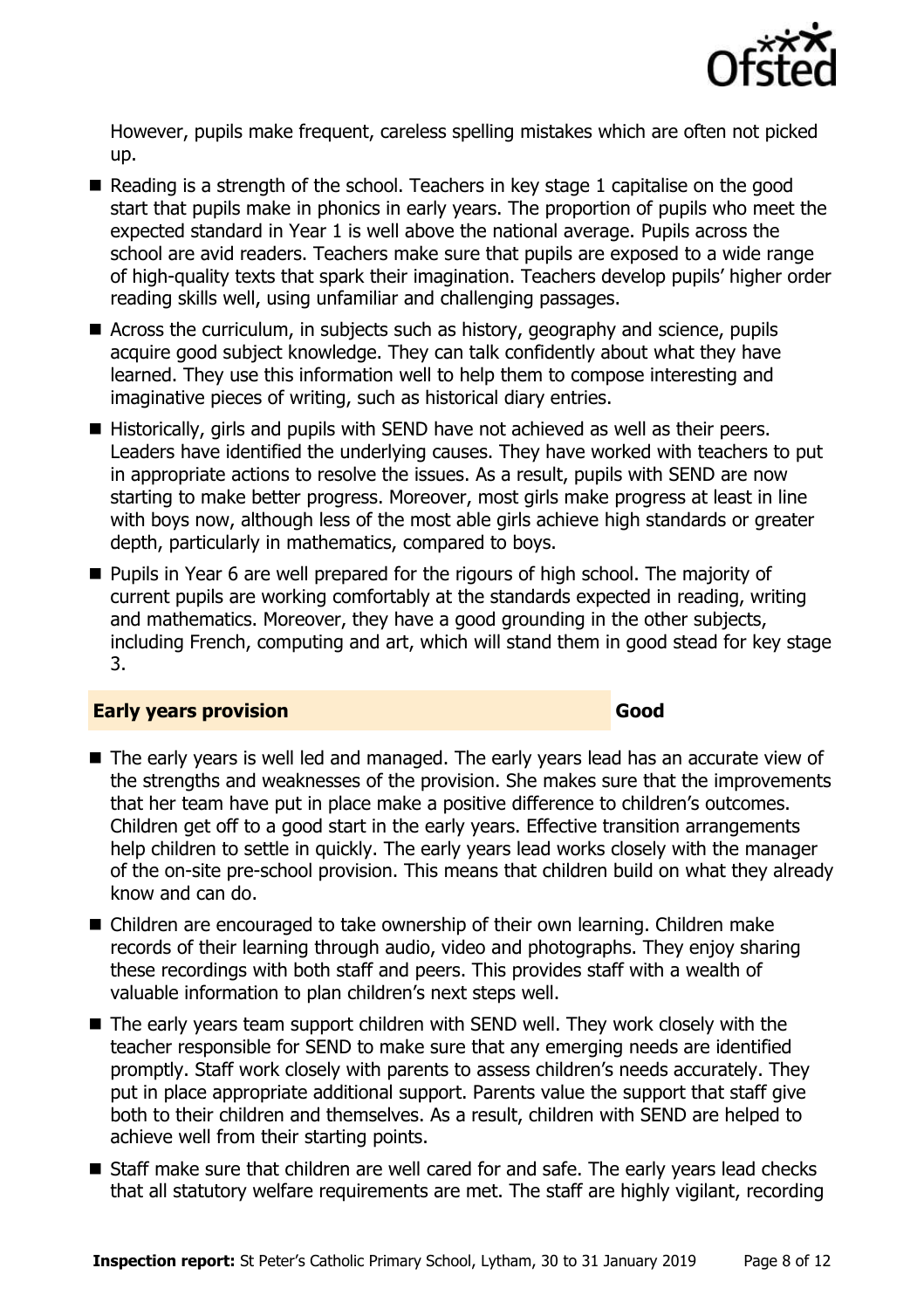

and reporting any concerns promptly. They carry out frequent checks on both the indoor and outdoor learning spaces. Staff encourage children to take responsibility for their own and others' safety. Children use equipment safely and sensibly.

- Parents feel comfortable to speak to staff about any worries or concerns. Termly meetings make sure that parents are well informed about how their children are getting on. Moreover, staff talk to parents informally at the beginning and end of the school day. The class blog provides parents with an insight into the busy daily lives of their children.
- The early years is a hive of activity. The staff make effective use of both the indoor and outdoor space to promote children's learning. For example, children enjoyed going on their own bear hunt and re-enacting the different parts of the story, such as going through a snow storm. Staff plan activities which engage and enthuse children. They make sure that there is an additional focus on any weaker aspects of learning, such as writing, in order to help children catch up. As a result, pupils make good progress and are well prepared for Year 1.
- Almost all the children achieve a good level of development by the end of Reception. However, few of the most able children exceed across each of the early learning goals. Staff have planned more opportunities to stretch and challenge these children across all aspects of learning. It is early days, but more of this group are on track to reach this threshold.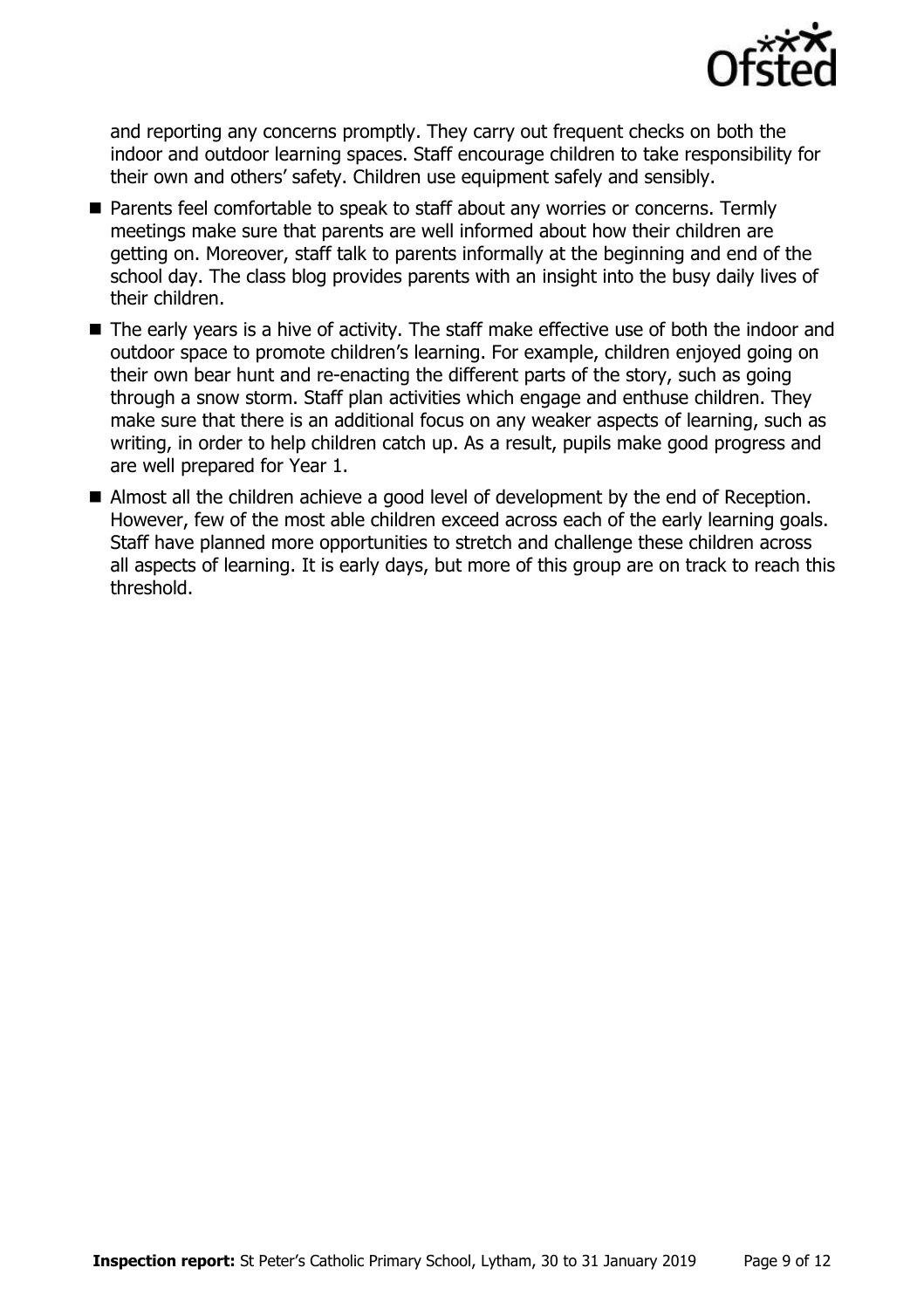

# **School details**

| Unique reference number | 119628     |
|-------------------------|------------|
| Local authority         | Lancashire |
| Inspection number       | 10086867   |

This inspection was carried out under section 8 of the Education Act 2005. The inspection was also deemed a section 5 inspection under the same Act.

| Type of school                      | Primary                         |
|-------------------------------------|---------------------------------|
| School category                     | Voluntary aided                 |
| Age range of pupils                 | 4 to 11                         |
| <b>Gender of pupils</b>             | Mixed                           |
| Number of pupils on the school roll | 209                             |
| Appropriate authority               | The governing body              |
| Chair                               | Ian Gili-Ross                   |
| <b>Headteacher</b>                  | Angela Heyes                    |
| Telephone number                    | 01253 734 658                   |
| Website                             | www.st-peters-pri.lancs.sch.uk  |
| <b>Email address</b>                | head@st-peters-pri.lancs.sch.uk |
| Date of previous inspection         | 13 June 2012                    |

#### **Information about this school**

- The headteacher was appointed in January 2015. A new chair of governors has also been appointed since the previous inspection.
- This school is an average-sized primary school.
- The large majority of pupils are of White British heritage.
- $\blacksquare$  The proportion of pupils with SEND is below the national average.
- The proportion of disadvantaged pupils who are supported by the pupil premium is well below the national average.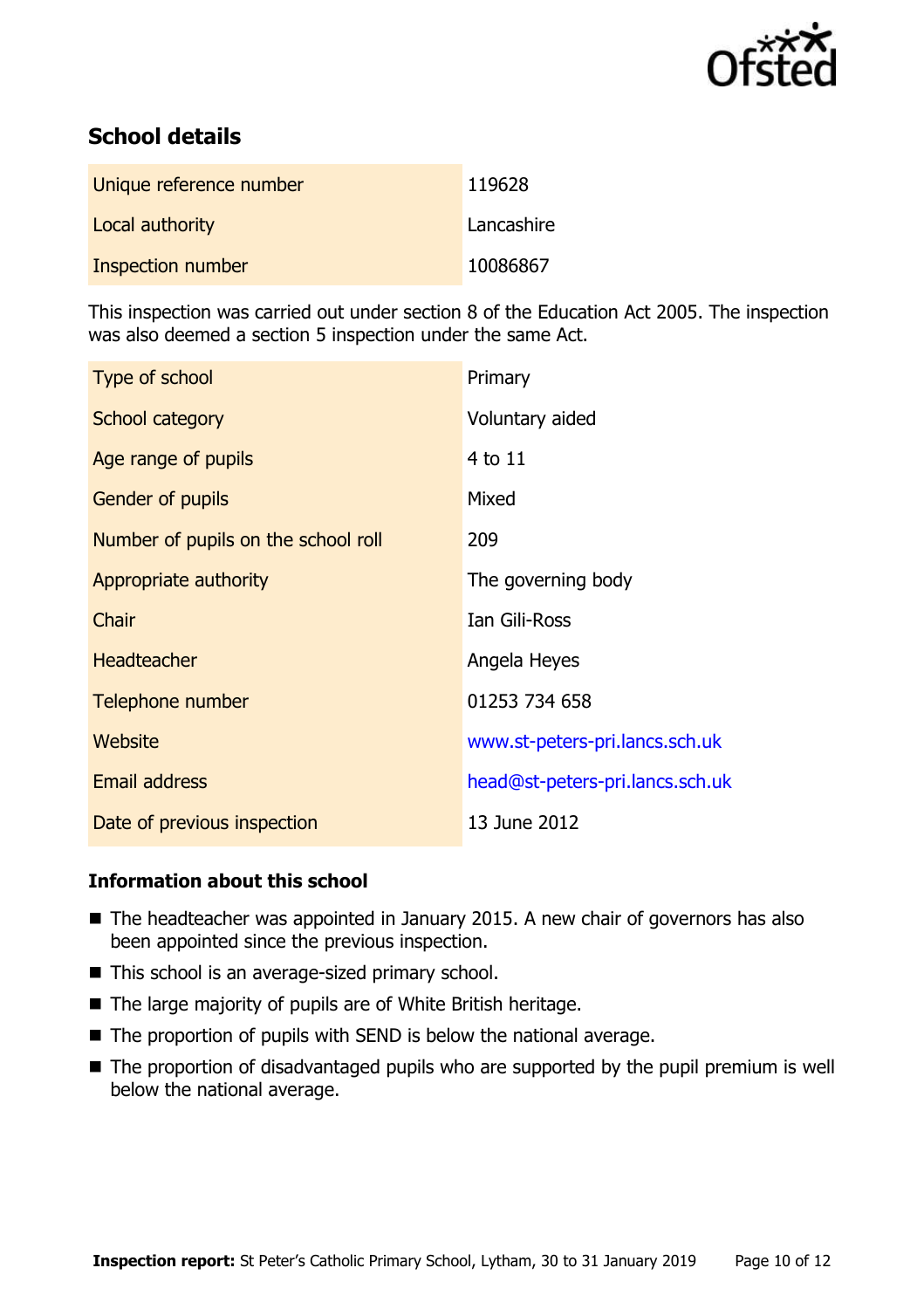

# **Information about this inspection**

- **Inspectors observed teaching and learning across the school, including joint** observations and a 'learning walk' with the headteacher.
- Discussions were held with the headteacher, senior leaders, middle leaders, other members of staff, the chair, vice-chair and members of the governing body and a representative of the local authority.
- Inspectors examined a wide range of documentation, including that relating to safeguarding, behaviour and attendance, the school's self-evaluation, improvement planning, assessment information and checks on the quality of teaching.
- Inspectors heard a number of pupils read.
- $\blacksquare$  Inspectors took note of displays around the school.
- Inspectors checked a range of pupils' books.
- Ofsted did not carry out any online parent, staff or pupils' surveys as part of this inspection.
- **Inspectors spoke with 33 parents during the inspection, read six email messages,** considered the 44 responses to the school's own most recent survey, as well as 71 responses to Parent View, Ofsted's online questionnaire.
- Inspectors spoke formally with a group of staff as well as informally to individual staff throughout the school day.
- **Inspectors spoke with pupils informally during the school day and observed them** during playtime and lunchtime. They also met formally with a group of pupils.

#### **Inspection team**

| Pippa Jackson Maitland, lead inspector | Her Majesty's Inspector |
|----------------------------------------|-------------------------|
| <b>Maureen Hints</b>                   | Ofsted Inspector        |
| <b>Kathy Hall</b>                      | Ofsted Inspector        |